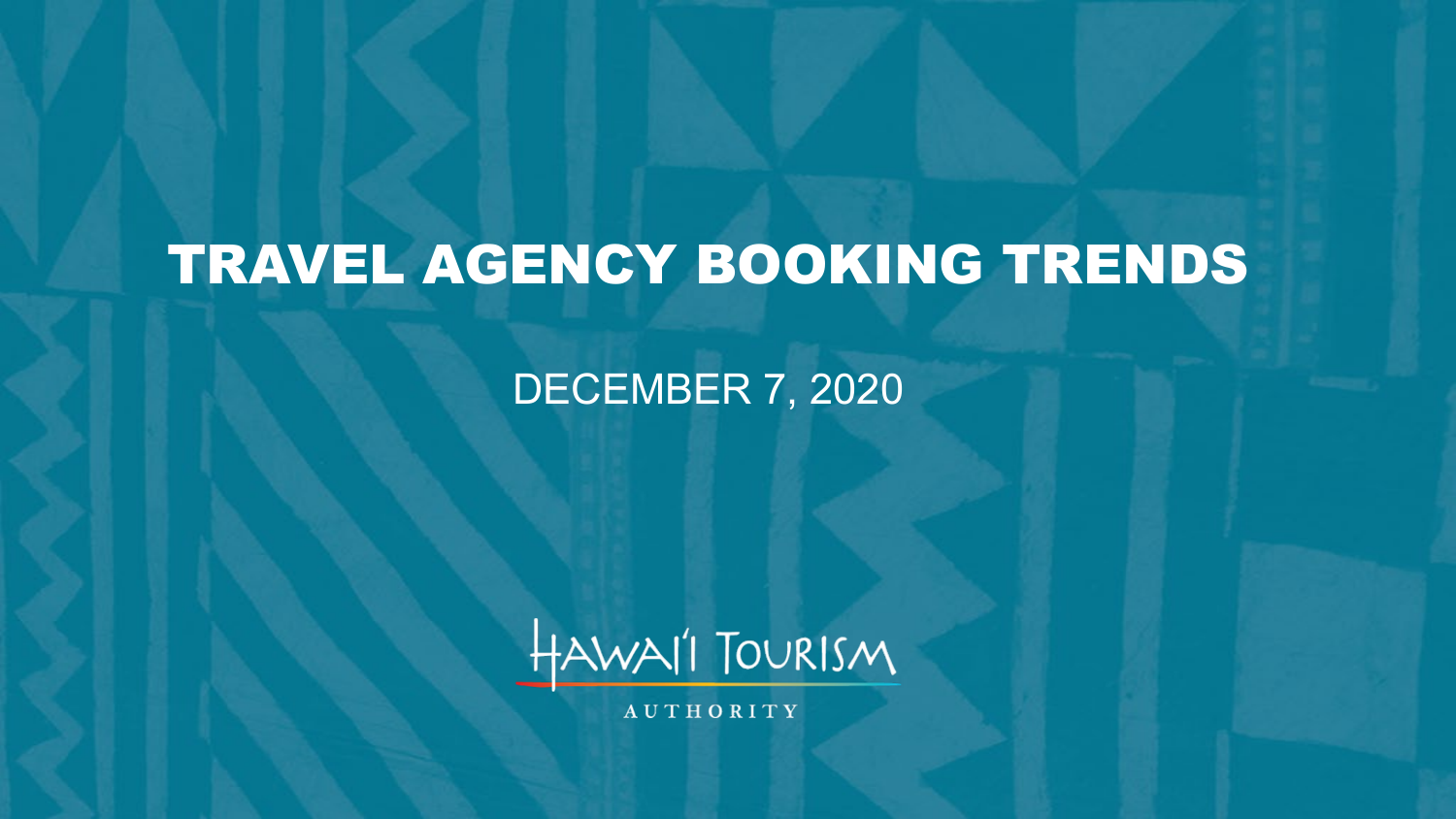# Global Agency Pro

- HTA subscribes to Global Agency Pro, an online travel distribution system consisting of Travel Agency data
- Global Agency Pro provides access to over 90% of the world's Travel Agency airline transactions
- The database consists of five years of historical ticketing data and one year of advance purchase data
- The information is updated daily with a recency of two days prior to current date

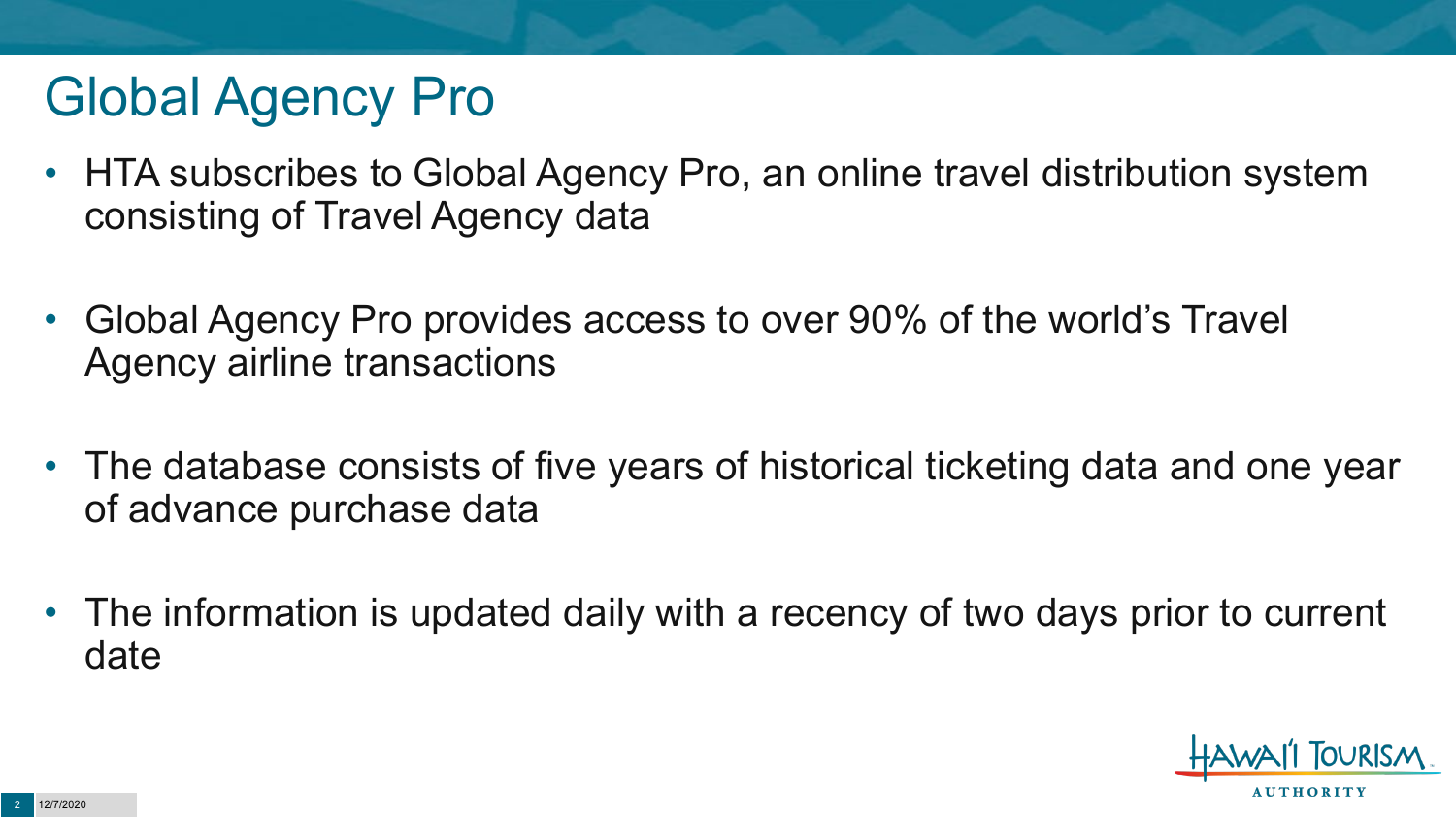# Global Agency Pro Index

### • Bookings

- Net sum of the number of visitors (i.e., excluding Hawai'i residents and inter-island travelers) from Sales transactions counted, including Exchanges and Refunds.
- Booking Date
- The date on which the ticket was purchased by the passenger. Also known as the Sales Date

### • Travel Date

– The date on which travel is expected to take place.

## • Point of Origin Country

– The country which contains the airport at which the ticket started

## • Travel Agency

– Travel Agency associated with the ticket is doing business (DBA)

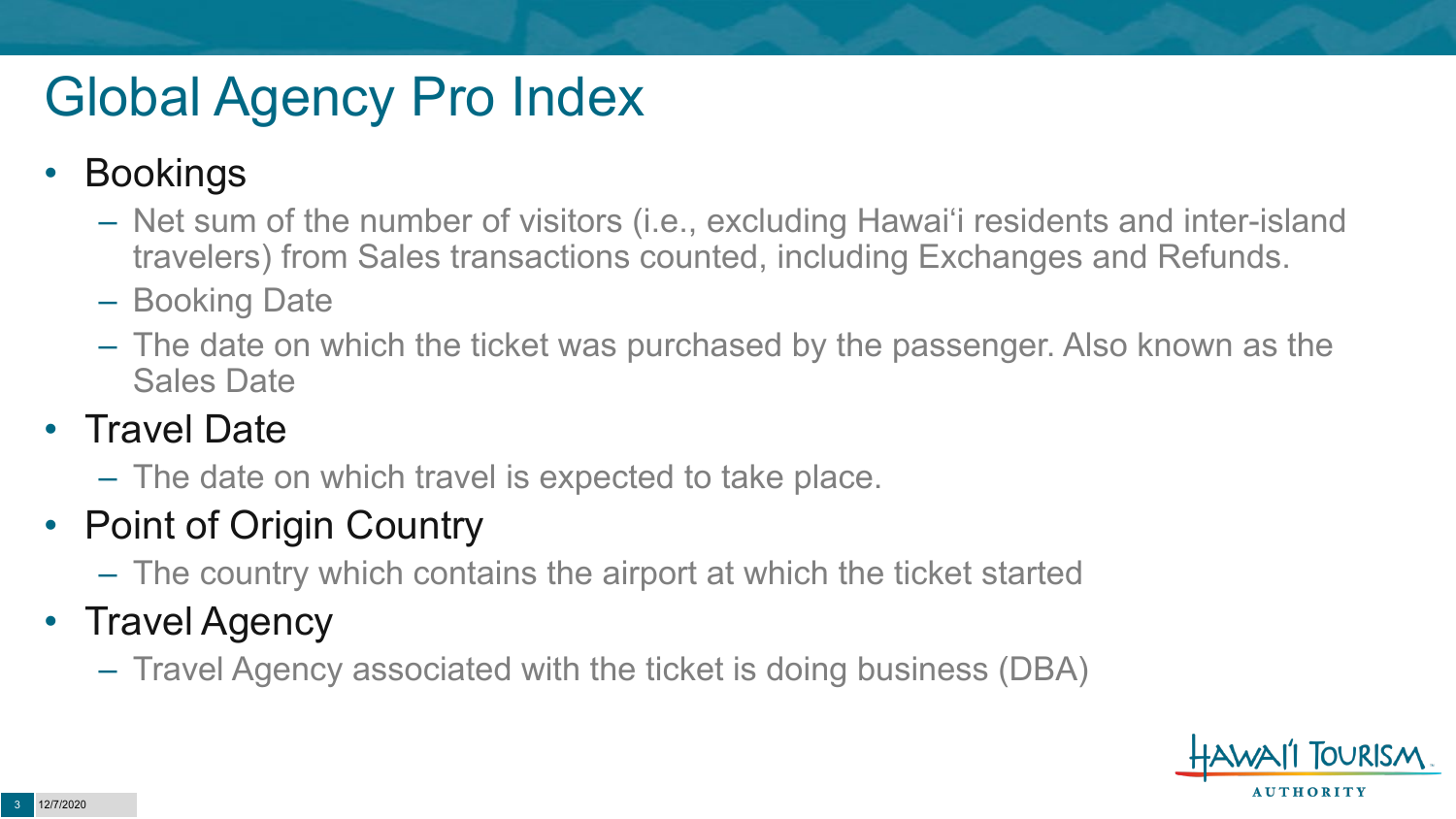US

Travel Agency Booking Pace for Future Arrivals, 2020 vs 2019 by Month

Travel Agency Booking Pace for Future Arrivals, 2021 vs 2020 by Quarter



Source: Global Agency Pro as of 12/05/20

**AUTHORITY**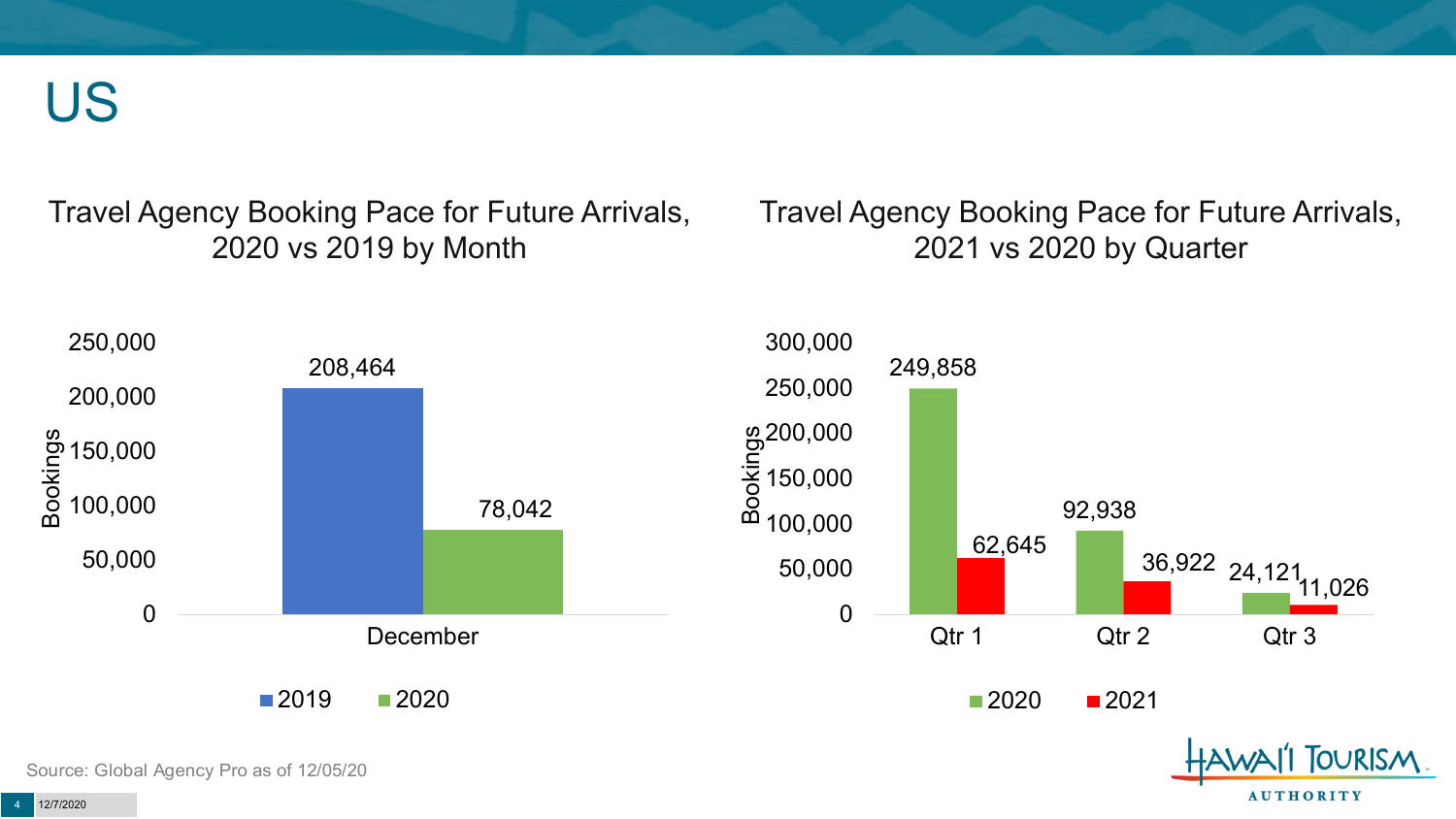

Travel Agency Booking Pace for Future Arrivals, 2020 vs 2019 by Month

Travel Agency Booking Pace for Future Arrivals, 2021 vs 2020 by Quarter

**AUTHORITY** 



Source: Global Agency Pro as of 12/05/20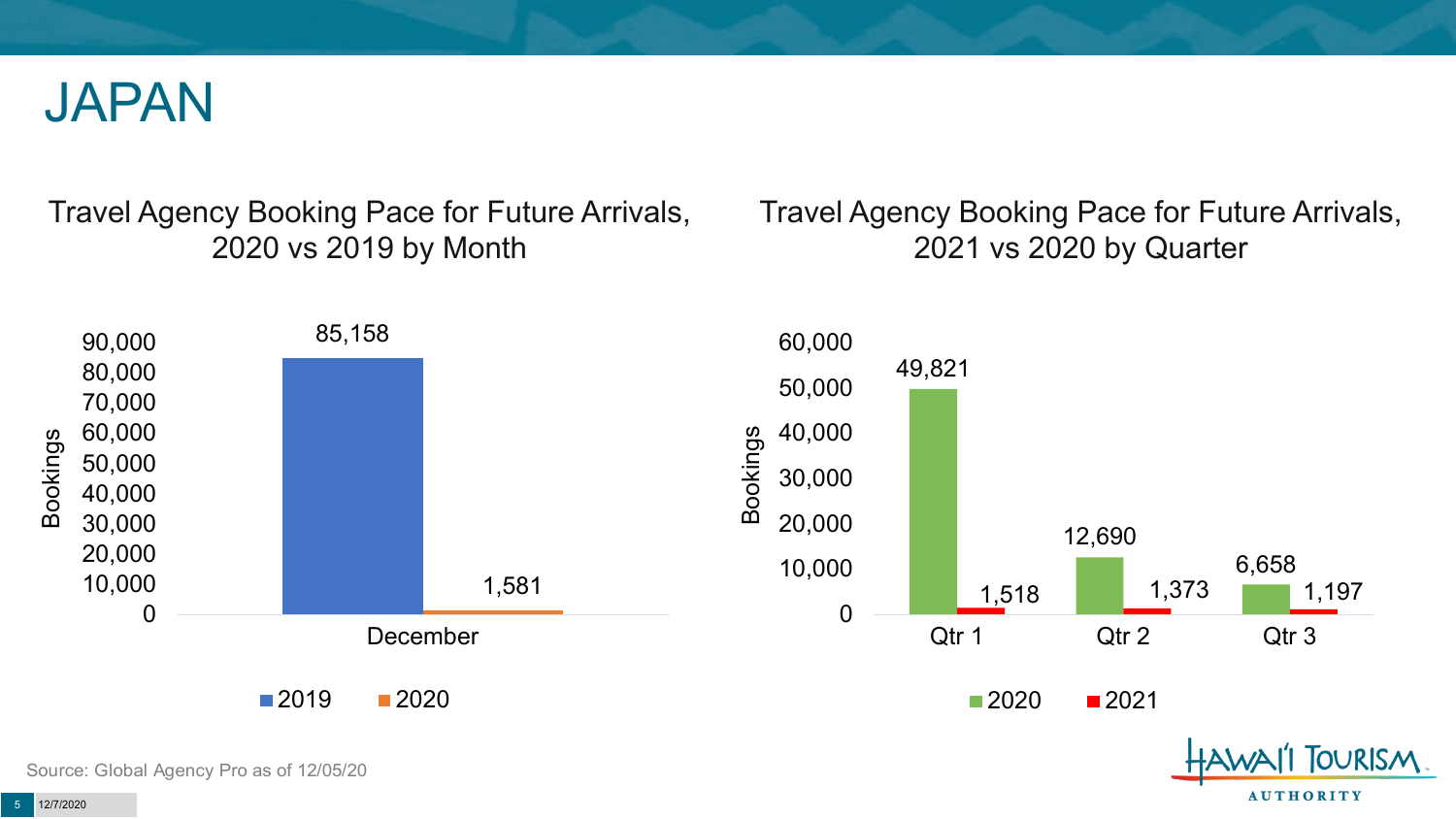## CANADA

Travel Agency Booking Pace for Future Arrivals, 2020 vs 2019 by Month

Travel Agency Booking Pace for Future Arrivals, 2021 vs 2020 by Quarter



Source: Global Agency Pro as of 12/05/20

**AUTHORITY**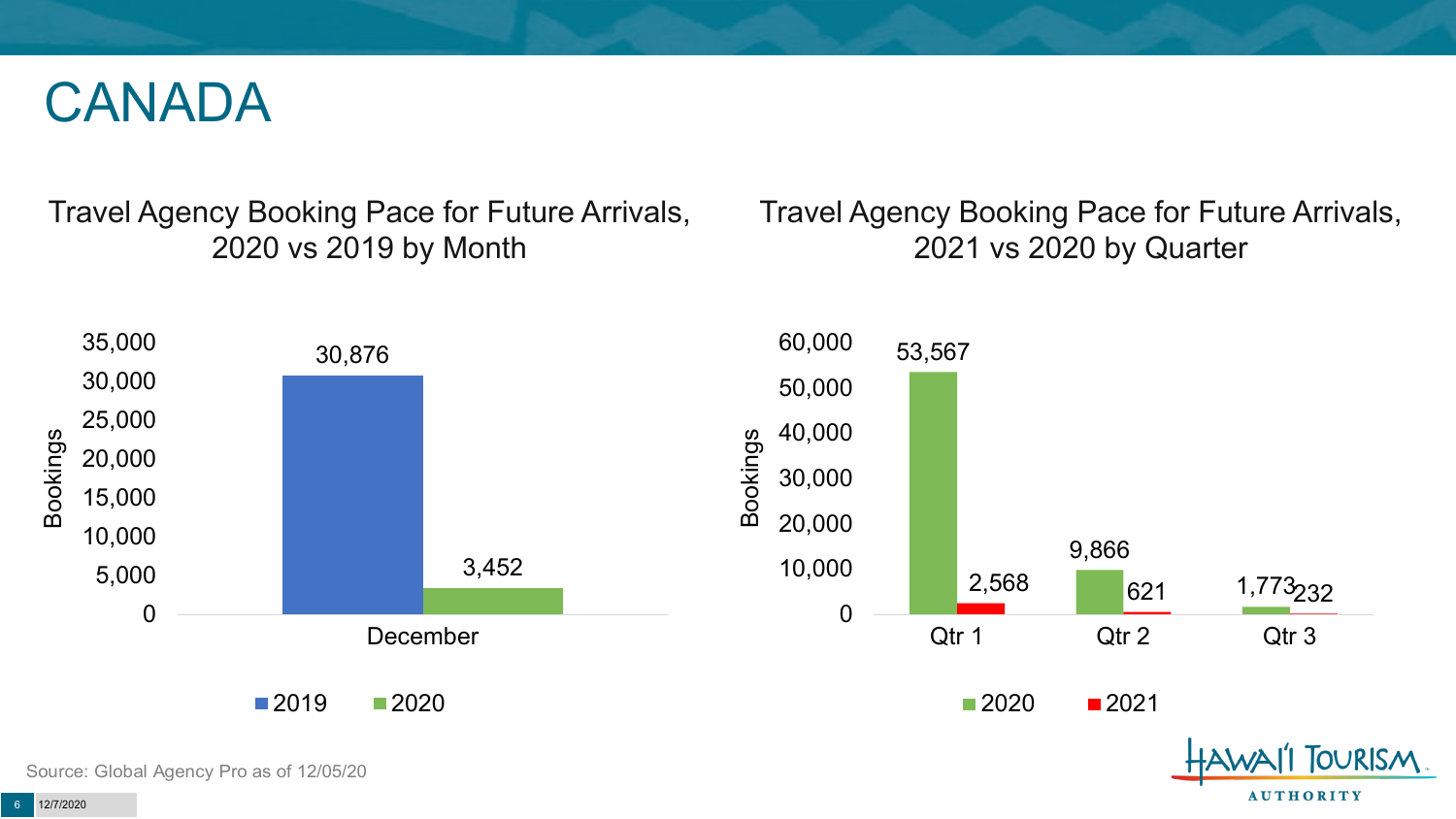## AUSTRALIA

Travel Agency Booking Pace for Future Arrivals, 2020 vs 2019 by Month

Travel Agency Booking Pace for Future Arrivals, 2021 vs 2020 by Quarter

**AUTHORITY** 



Source: Global Agency Pro as of 12/05/20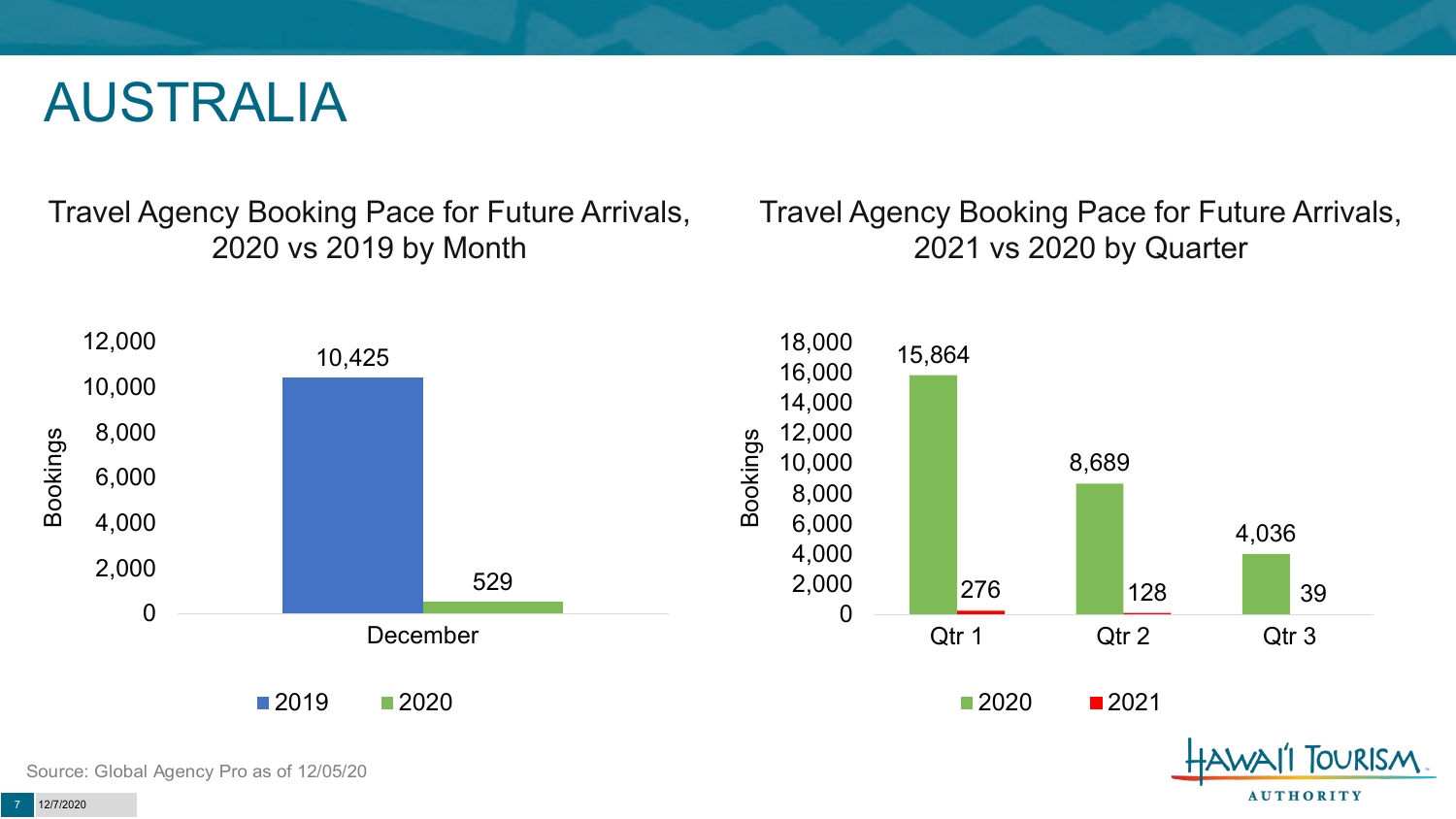# O'ahu by Month 2020

Travel Agency Booking Pace for Future Arrivals, 2020 vs 2019 - U.S.



#### Travel Agency Booking Pace for Future Arrivals, 2020 vs 2019 - Japan



Travel Agency Booking Pace for Future Arrivals, 2020 vs 2019 - Canada



Travel Agency Booking Pace for Future Arrivals, 2020 vs 2019 - Australia



**AUTHORITY** 

Source: Global Agency Pro as of 12/05/20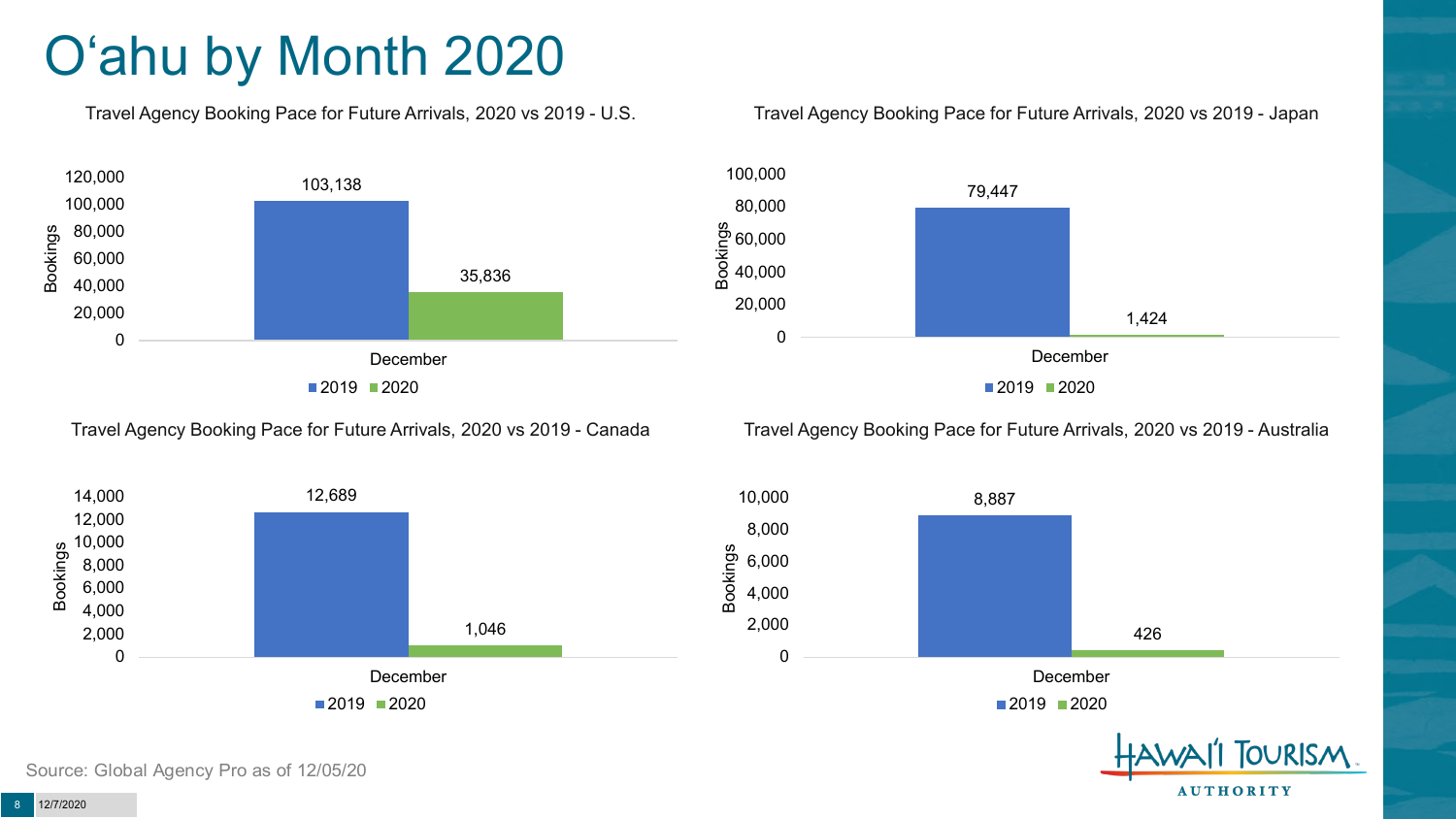# O'ahu by Quarter 2021

Travel Agency Booking Pace for Future Arrivals, 2021 vs 2020 - U.S.



Travel Agency Booking Pace for Future Arrivals, 2021 vs 2020 - Canada





Travel Agency Booking Pace for Future Arrivals, 2021 vs 2020 - Australia







Source: Global Agency Pro as of 12/05/20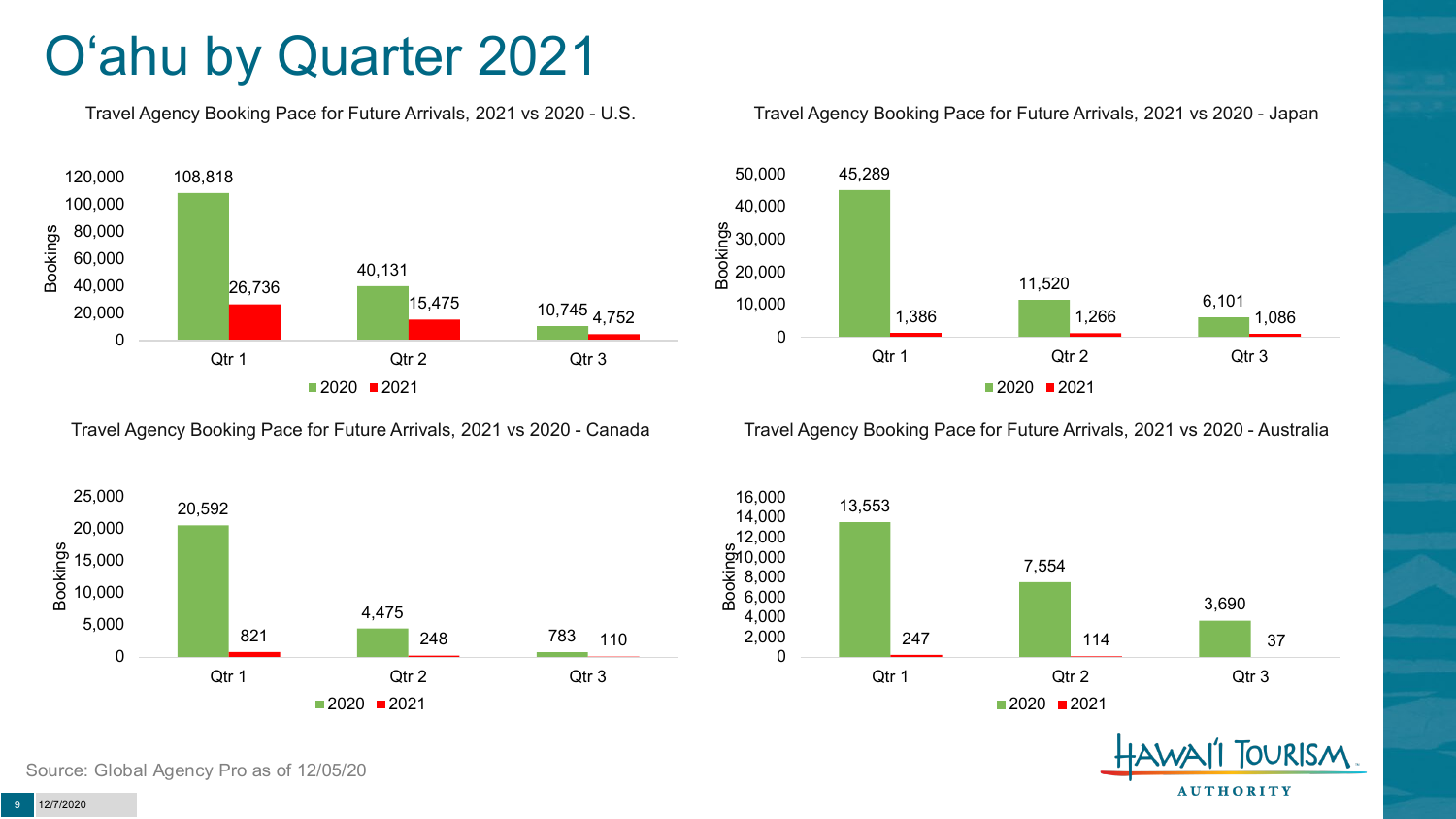# Maui by Month 2020

Travel Agency Booking Pace for Future Arrivals, 2020 vs 2019 - U.S.



Travel Agency Booking Pace for Future Arrivals, 2020 vs 2019 - Canada





Travel Agency Booking Pace for Future Arrivals, 2020 vs 2019 - Australia





**AUTHORITY** 

Source: Global Agency Pro as of 12/05/20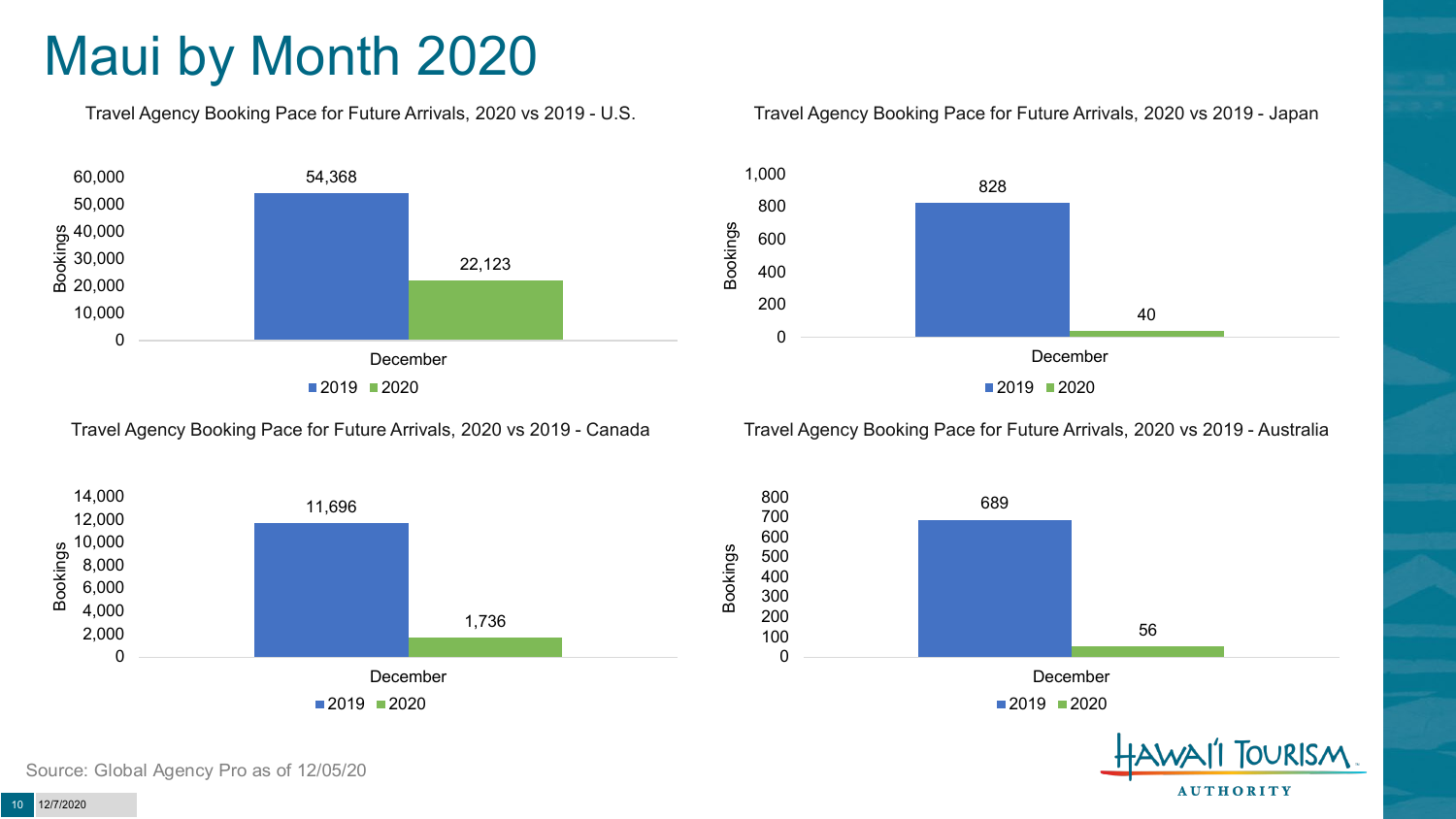## Maui by Quarter 2021

Travel Agency Booking Pace for Future Arrivals, 2021 vs 2020 - U.S.



Travel Agency Booking Pace for Future Arrivals, 2021 vs 2020 - Canada





Travel Agency Booking Pace for Future Arrivals, 2021 vs 2020 - Australia





**TOURISM AUTHORITY** 

Source: Global Agency Pro as of 12/05/20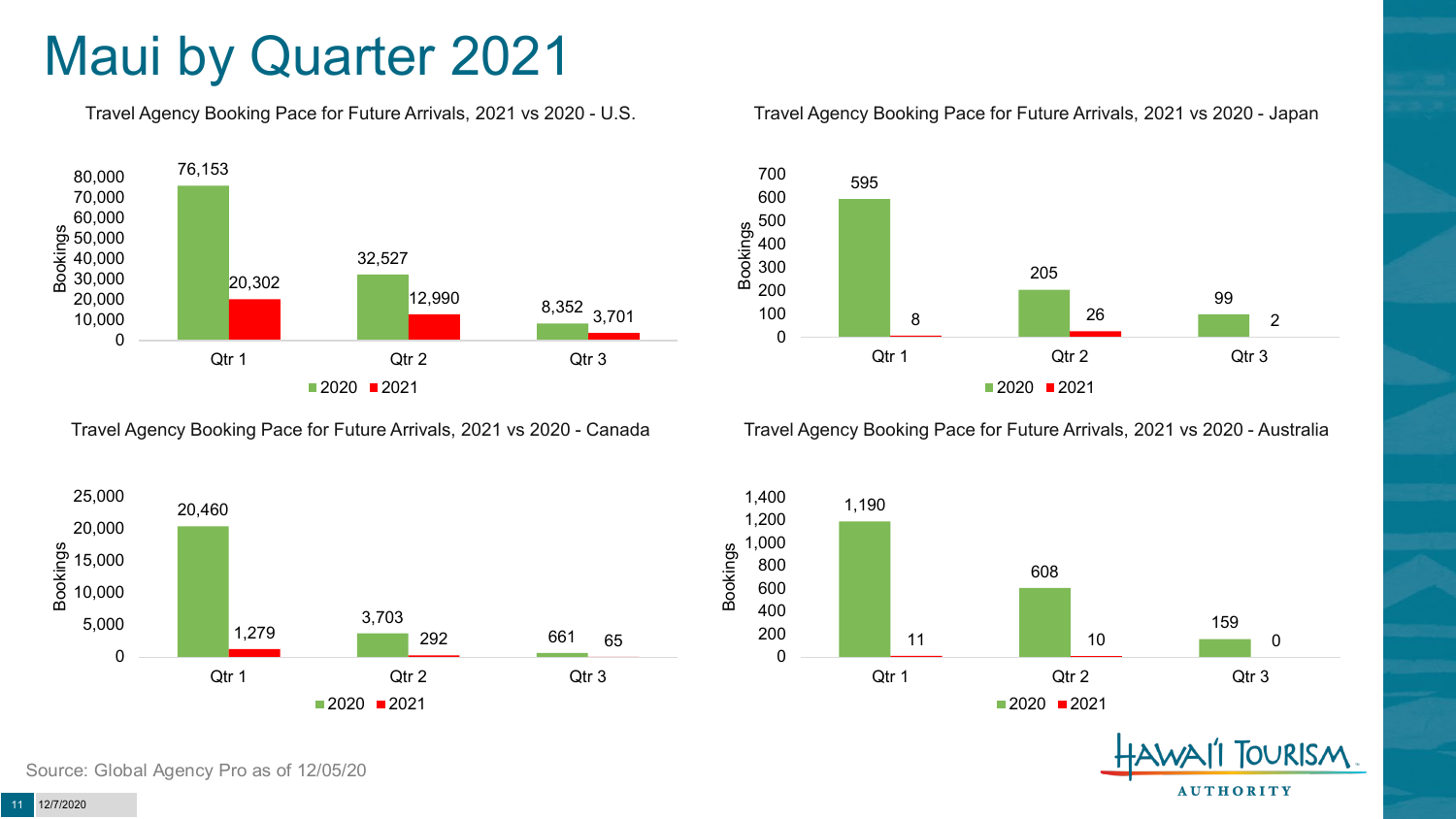# Moloka'i by Month 2020

Travel Agency Booking Pace for Future Arrivals, 2020 vs 2019 - U.S.



Travel Agency Booking Pace for Future Arrivals, 2020 vs 2019 - Canada





Travel Agency Booking Pace for Future Arrivals, 2020 vs 2019 - Australia





**AUTHORITY** 

Source: Global Agency Pro as of 12/05/20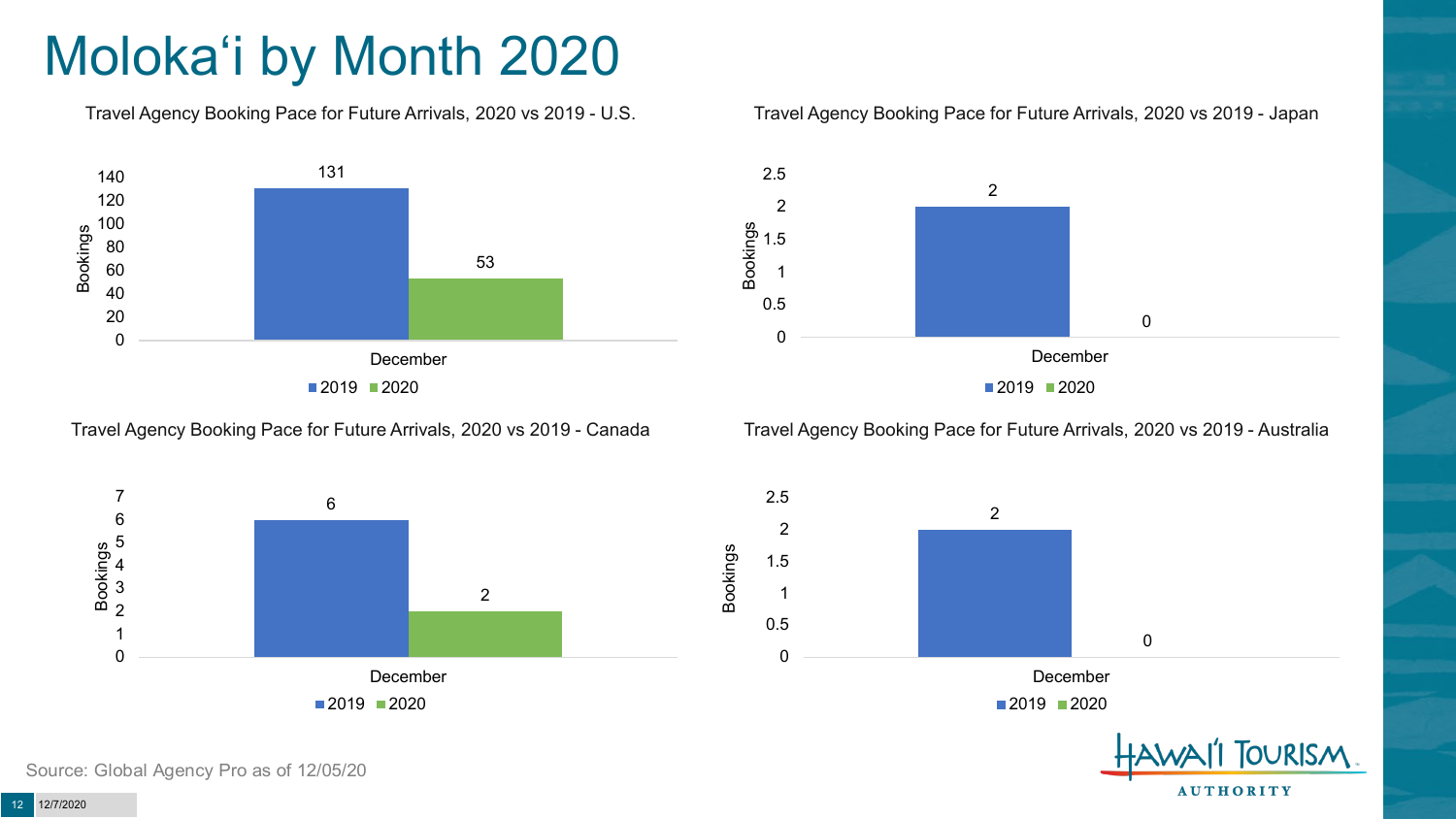# Moloka'i by Quarter 2021

Travel Agency Booking Pace for Future Arrivals, 2021 vs 2020 - U.S.



Travel Agency Booking Pace for Future Arrivals, 2021 vs 2020 - Canada



#### Travel Agency Booking Pace for Future Arrivals, 2021 vs 2020 - Japan



Travel Agency Booking Pace for Future Arrivals, 2021 vs 2020 - Australia





Source: Global Agency Pro as of 12/05/20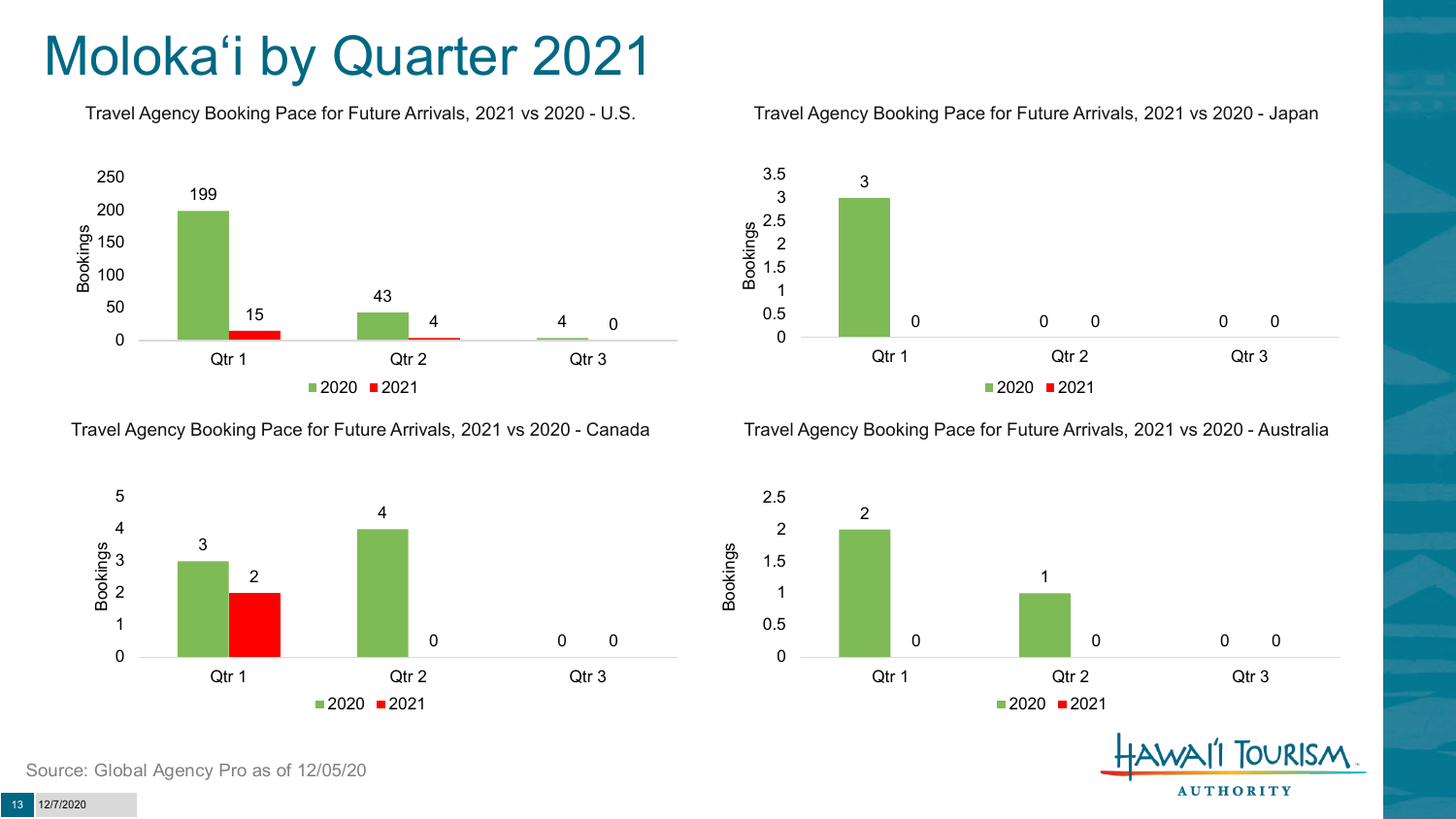# Lāna'i by Month 2020

Travel Agency Booking Pace for Future Arrivals, 2020 vs 2019 - U.S.



Travel Agency Booking Pace for Future Arrivals, 2020 vs 2019 - Canada

#### Travel Agency Booking Pace for Future Arrivals, 2020 vs 2019 - Japan



Travel Agency Booking Pace for Future Arrivals, 2020 vs 2019 - Australia

**AUTHORITY** 



Source: Global Agency Pro as of 12/05/20

12/7/2020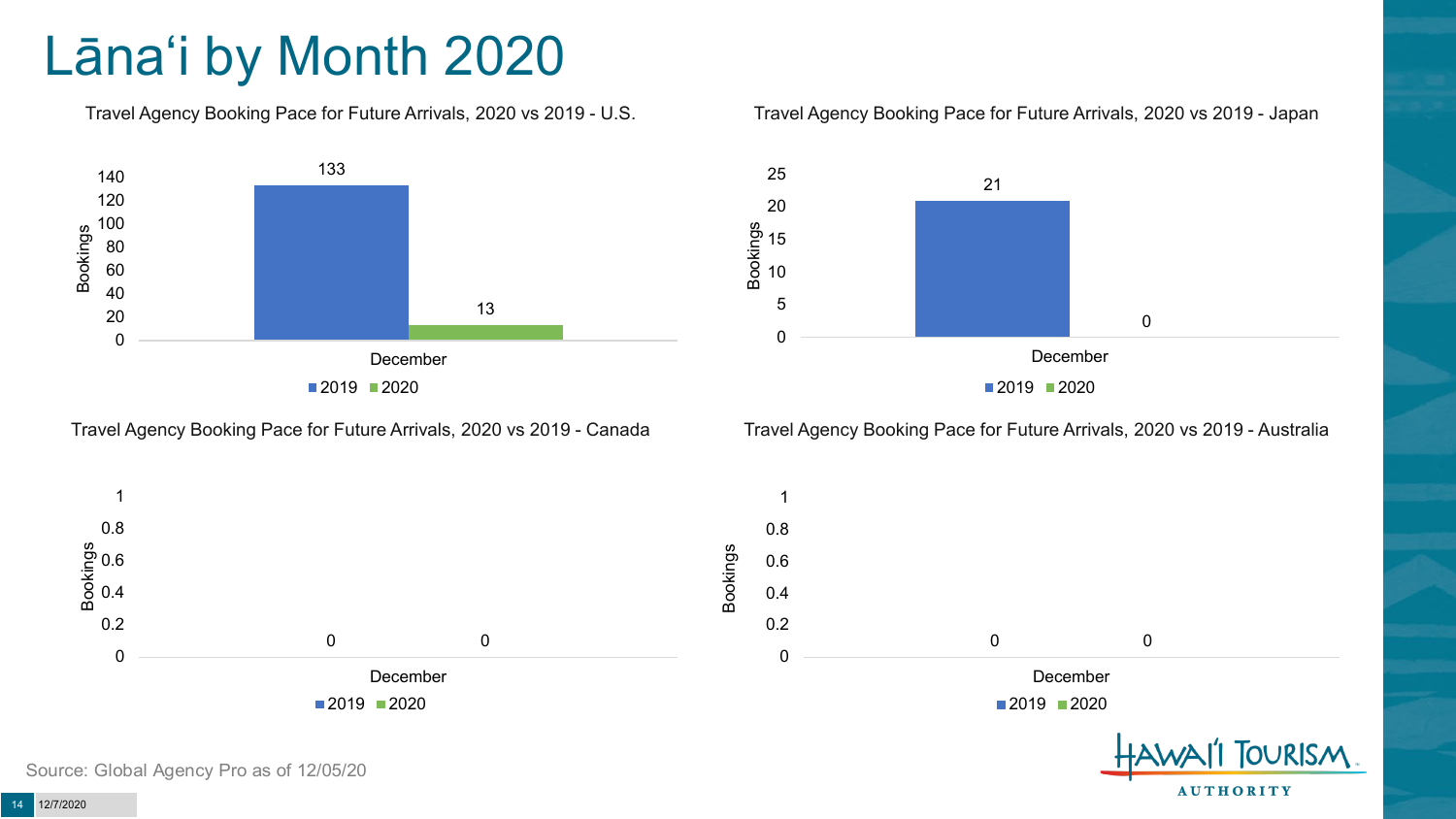## Lāna'i by Quarter 2021

Travel Agency Booking Pace for Future Arrivals, 2021 vs 2020 - U.S.



Travel Agency Booking Pace for Future Arrivals, 2021 vs 2020 - Canada





Travel Agency Booking Pace for Future Arrivals, 2021 vs 2020 - Australia



**TOURISM AUTHORITY** 

Source: Global Agency Pro as of 12/05/20

12/7/2020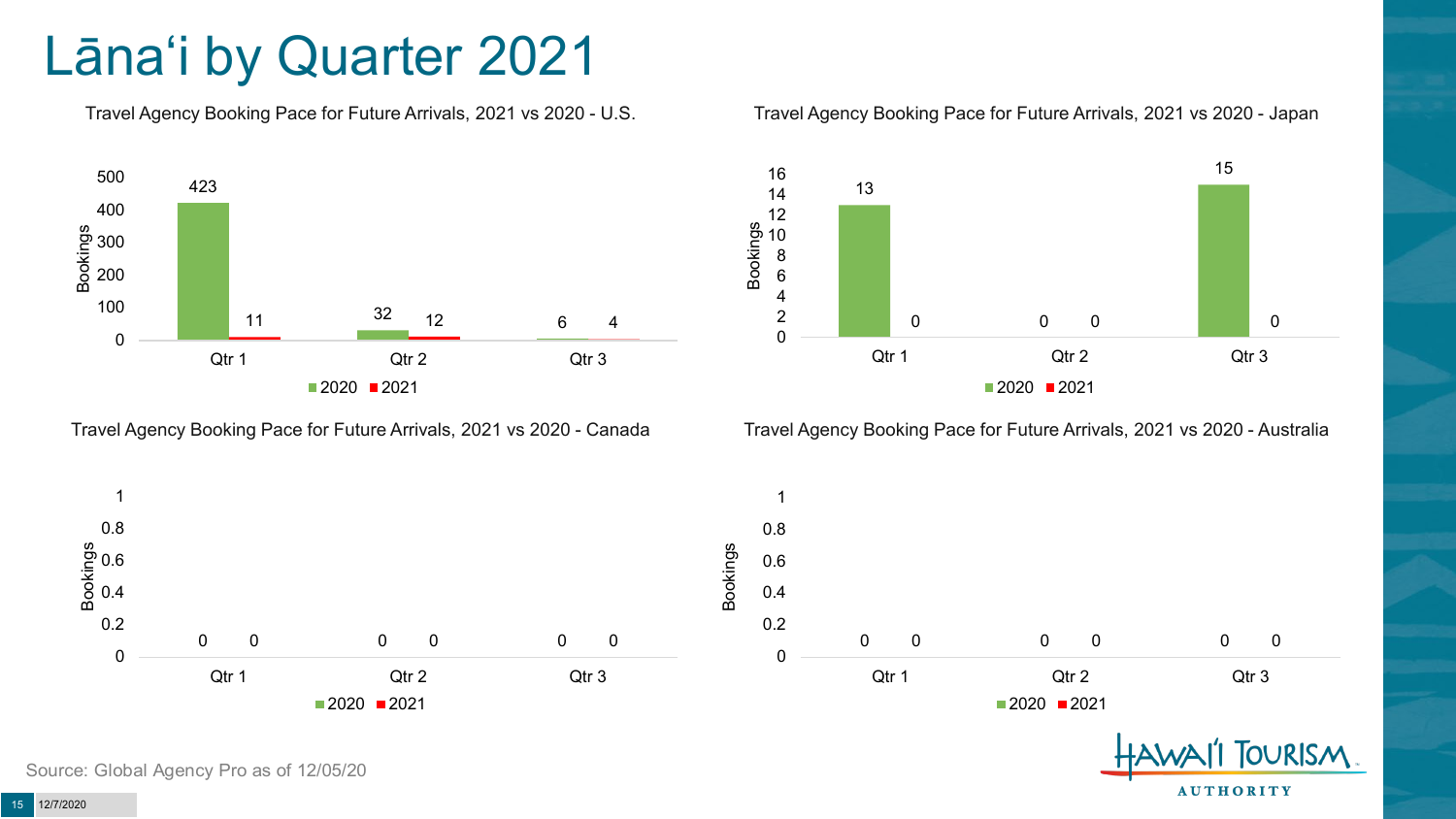# Kaua'i by Month 2020

Travel Agency Booking Pace for Future Arrivals, 2020 vs 2019 - U.S.



Travel Agency Booking Pace for Future Arrivals, 2020 vs 2019 - Canada





Travel Agency Booking Pace for Future Arrivals, 2020 vs 2019 - Australia



332 1 0 50 100 150 200 250 300 350 December  $2019$  2020



Source: Global Agency Pro as of 12/05/20

12/7/2020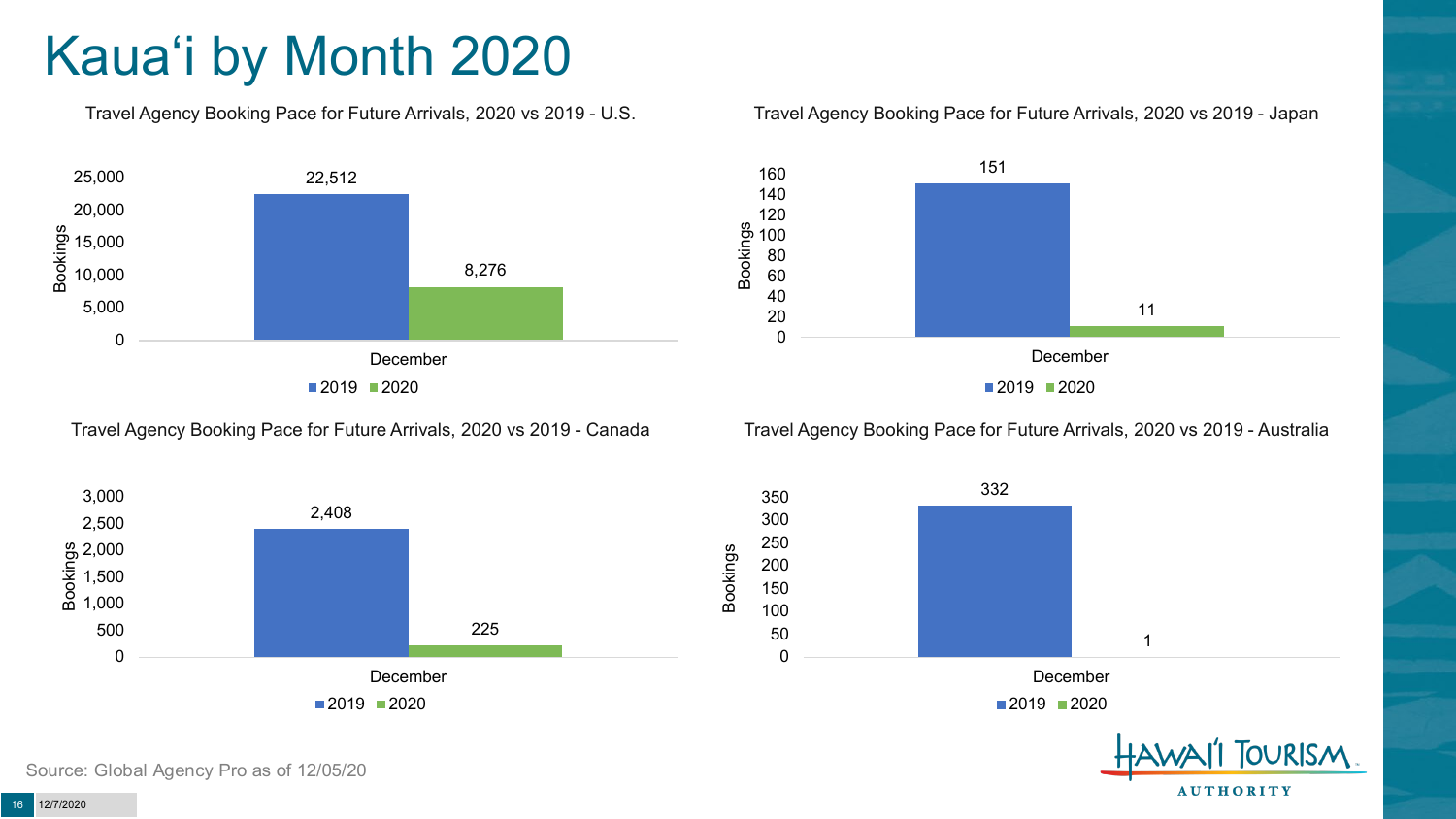# Kaua'i by Quarter 2021

Travel Agency Booking Pace for Future Arrivals, 2021 vs 2020 - U.S.



Travel Agency Booking Pace for Future Arrivals, 2021 vs 2020 - Canada





Travel Agency Booking Pace for Future Arrivals, 2021 vs 2020 - Australia





**TOURISM AUTHORITY** 

Source: Global Agency Pro as of 12/05/20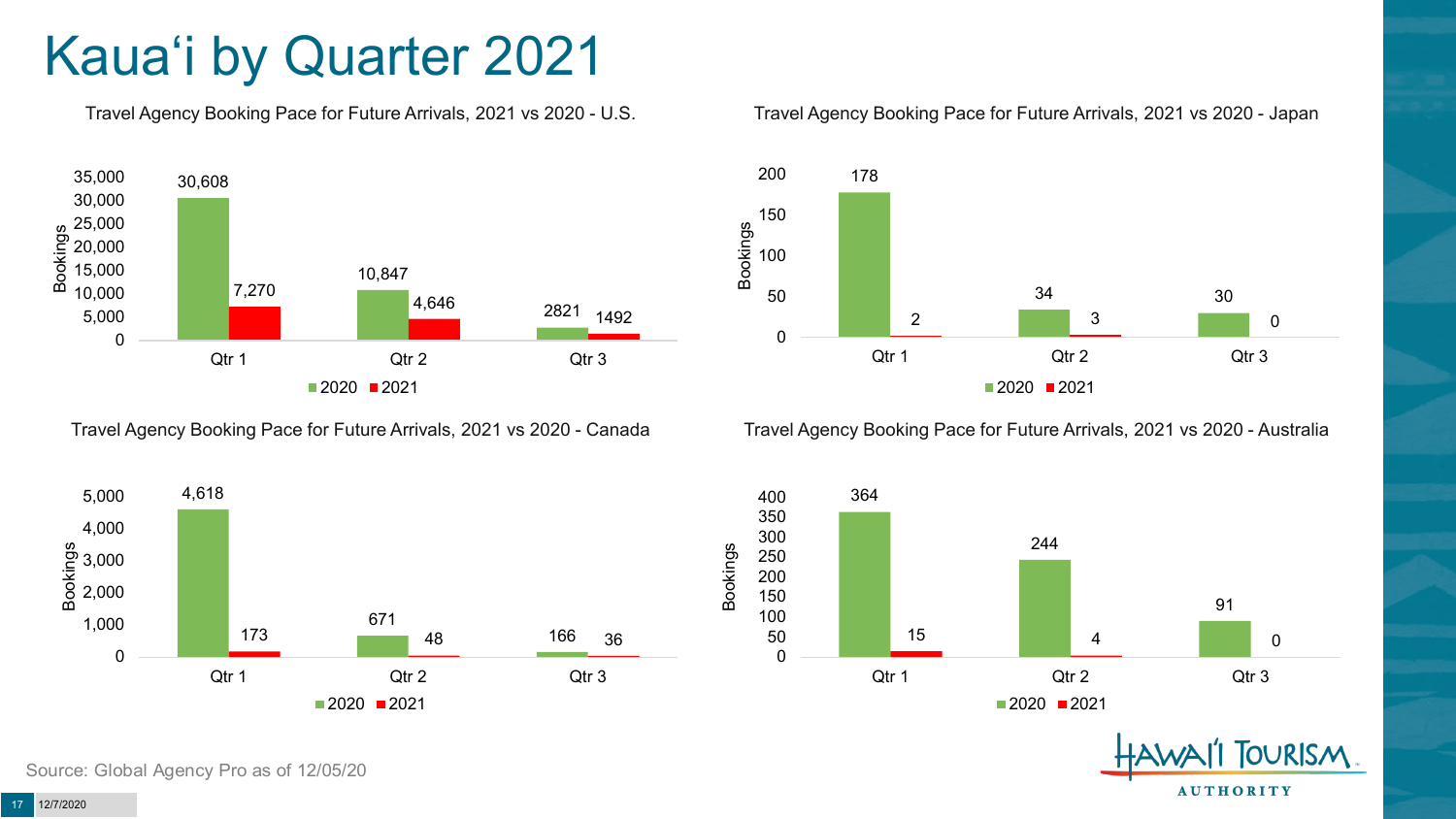# Hawai'i Island by Month 2020

Travel Agency Booking Pace for Future Arrivals, 2020 vs 2019 - U.S.



4,709

1,000

2,000 %<br>පි 3,000<br>0 2,000<br>ස

4,000

5,000



0 December

79

**AUTHORITY** 

■2019 ■2020

Travel Agency Booking Pace for Future Arrivals, 2020 vs 2019 - Canada

Travel Agency Booking Pace for Future Arrivals, 2020 vs 2019 - Australia





Source: Global Agency Pro as of 12/05/20